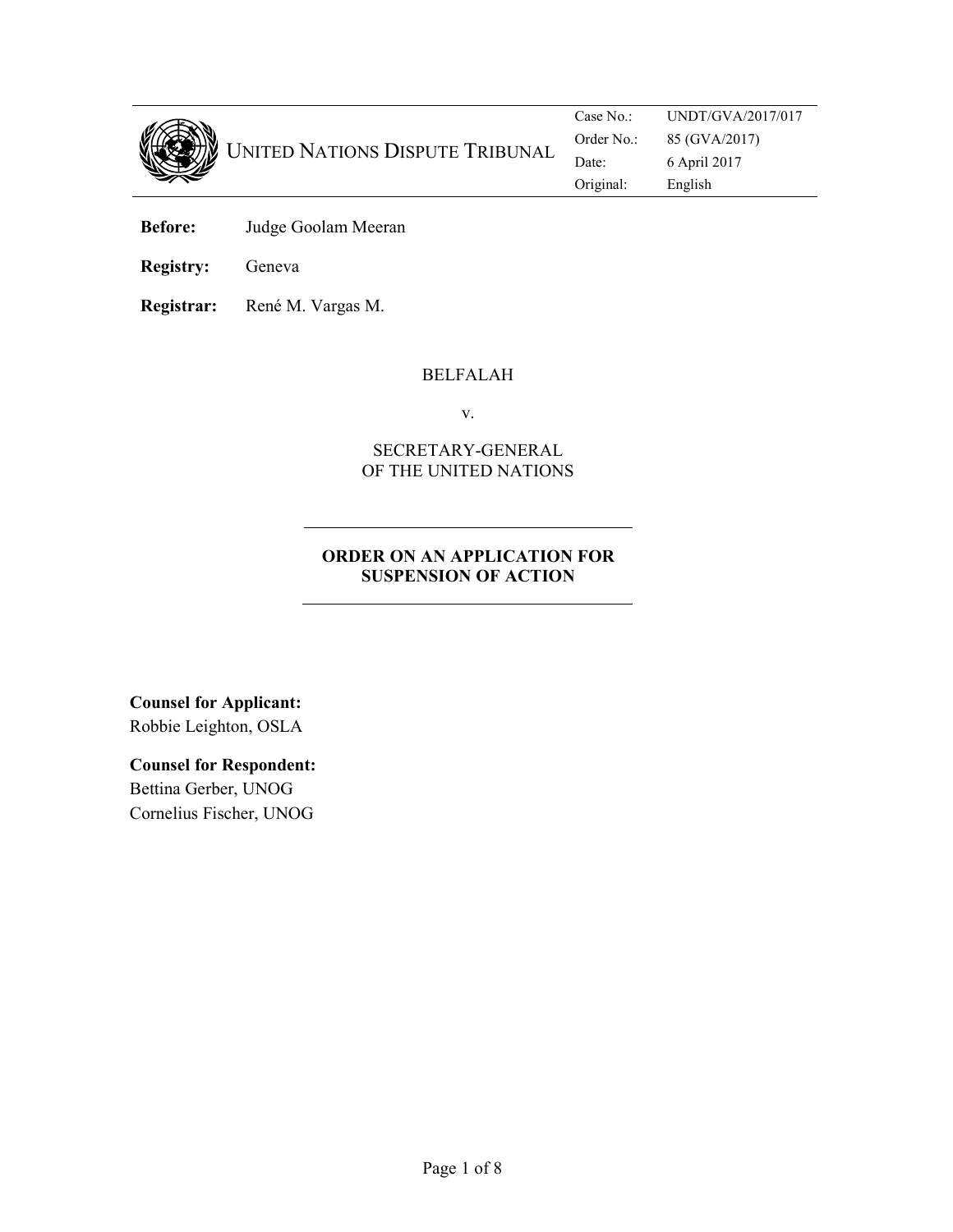#### **Introduction**

1. On 3 April 2017, the Applicant, a Translator (P-3) at the Arabic Translation Section ("ATS"), United Nations Office at Geneva ("UNOG"), requested suspension of action, pending management evaluation, of the decision to exclude her from the recruitment process against vacancy announcement 16-LAN-UNOG-69106-R-GENEVA (L) ("VA 69106").

2. The request was served on the Respondent, who filed his reply on 5 April 2017.

#### **Facts**

3. On 9 November 2016, VA 69106 for a P-4 post of Arabic Reviser, ATS, UNOG, was issued. A total of 151 applications were received. Twenty-two candidates, including the Applicant, were invited to sit a written test. The invitation for the test stated, *inter alia*, that "the five top scoring candidates will be invited to the competency-based interview".

4. The test was administered and evaluated pursuant to the *test grading process for written evaluations of candidates for job opening 69106*. Although the Applicant scored above the passing grade of 50%, she was not ranked amongst the top five. Accordingly she was not invited to participate in the competency based interview. On 3 April 2017, she requested management evaluation of the decision to exclude her from the recruitment process.

# **Parties' contentions**

5. The Applicant's primary contentions may be summarized as follows:

#### *Receivability*

a. The exclusion of a candidate from a recruitment process prior to the interview stage amounts to a final administrative decision impacting on the legal order and, thus, constitutes a reviewable decision;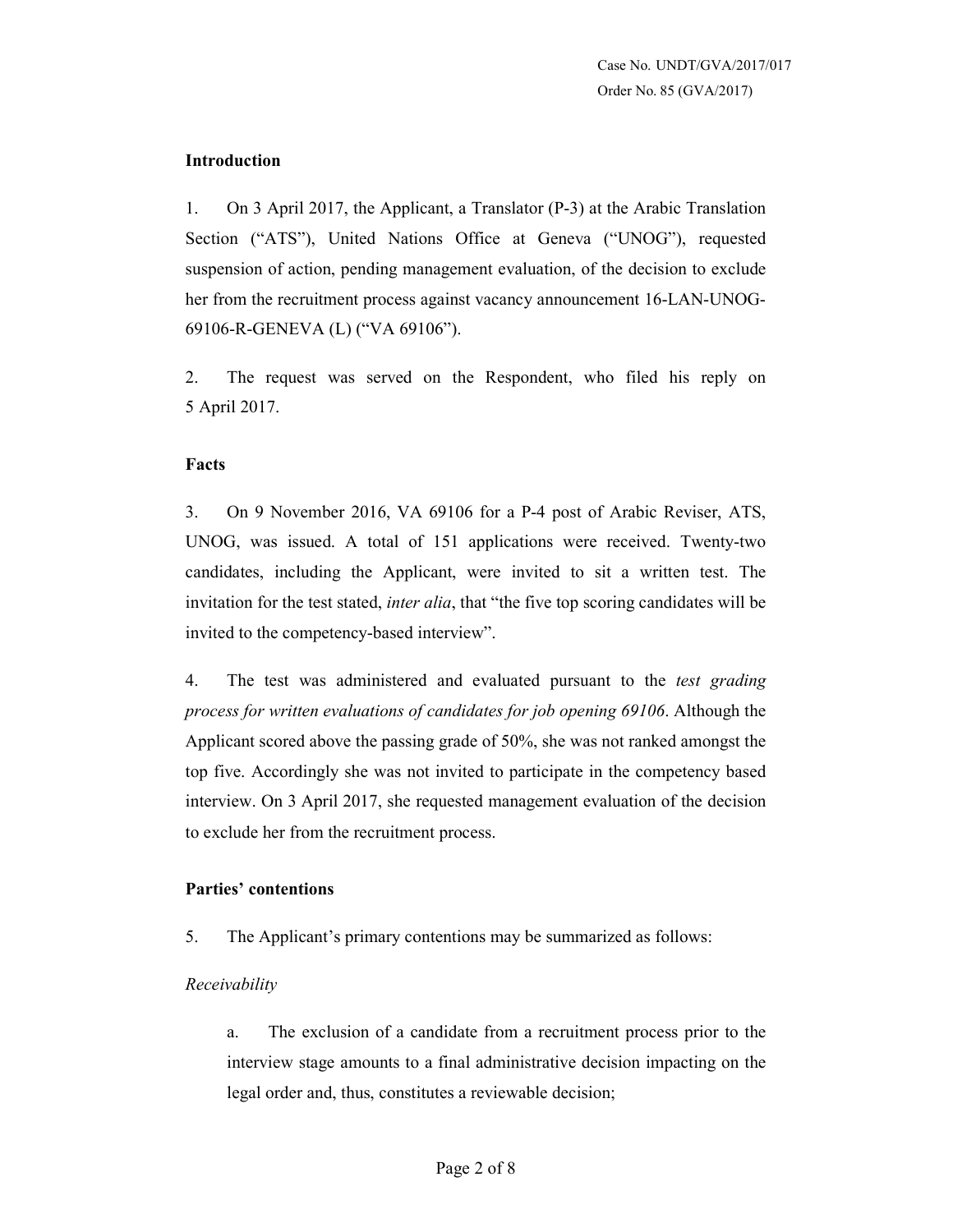### *Prima facie unlawfulness*

b. Two positions of P-4 Arabic revisers are to be filled through VA 69106. Therefore, the decision to limit the interview to the five best scoring candidates constitutes an arbitrary exercise of discretion on behalf of the Hiring Manager, and is contrary to the Hiring Manager's Manual;

c. In light of the nature of the work of a reviser, a written test would always be inexact, and the actual content of the test conducted in this selection exercise was not suitable to measure the technical skills of candidates. Therefore, the decision to invite only five candidates to the interview was manifestly unreasonable;

d. The procedure did not comply with the policy objective of ensuring geographical distribution, since the five candidates who were invited for the interview were all of Moroccan nationality. Furthermore, the number of Moroccan nationals amongst the staff in the ATS, UNOG, currently exceed fifty percent;

e. The procedure also failed to comply with the administrative instruction on gender equality in that two of the five candidates invited for an interview are female thereby reducing the chances of achieving gender parity;

f. The written test was taken remotely and was open to abuse.

*Urgency* 

g. For the purpose of a suspension of action, there is particular urgency when the selection decision has not yet been made. In this case the successful candidates have already been interviewed, and decisions for selection are likely to be implemented in the near future. Accordingly this criterion has been met;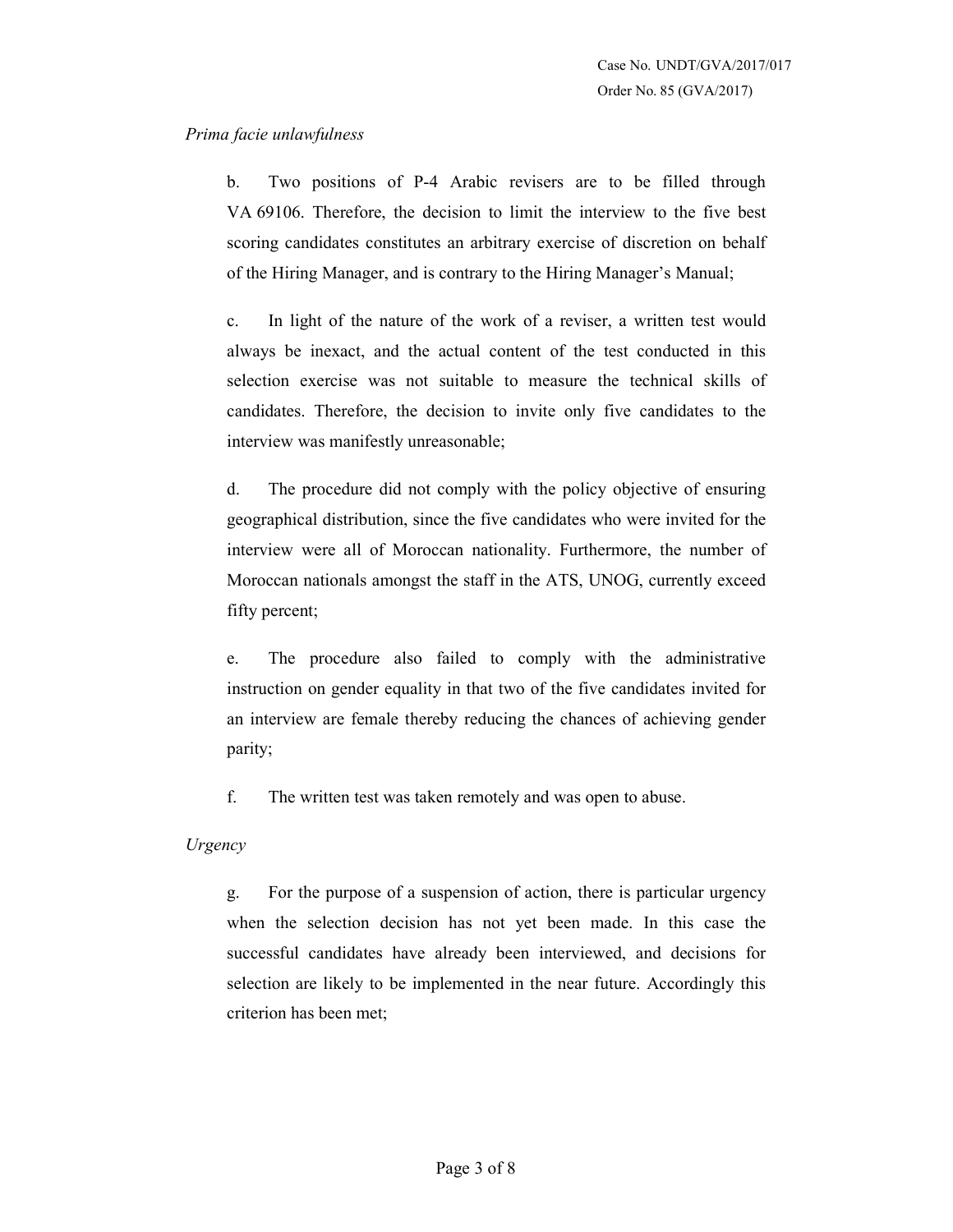### *Irreparable damage*

h. Harm is considered irreparable when it can be shown that suspension of action is the only way to ensure that the Applicant's rights are observed. The exclusion from a recruitment exercise may damage the Applicant's career prospects in a way that could not be compensated with financial means.

6. The Respondent's primary contentions may be summarized as follows:

# *Receivability*

a. The application is not receivable *ratione materiae*, since the decision to exclude the Applicant from the selection exercise merely represents a preparatory step, and does not constitute a final administrative decision subject to judicial review;

# *Prima facie unlawfulness*

b. The decision is not *prima facie* unlawful. When the VA was issued, only one post of P-4 Arabic Reviser was vacant. However, shortly thereafter, a second position of P-4 Arabic Reviser, ATS, UNOG, became vacant. It was added to the existing job opening, without, however, mentioning in the VA that two posts were to be filled. Since this was not in line with procedure, the Administration corrected this mistake, and only one post will be filled through VA 69106. The other vacant post will be advertised through a new job opening. Accordingly, the Applicant's contention that it was arbitrary to limit the number of interviewed candidates to five for the two posts is moot. In any event, ST/AI/2010/3 does not impose an obligation on the Hiring Manager to interview a certain number of candidates when filling a post, and the Appeals Tribunal has ruled that the Hiring Manager's Manual, relied upon by the Applicant, has no binding force;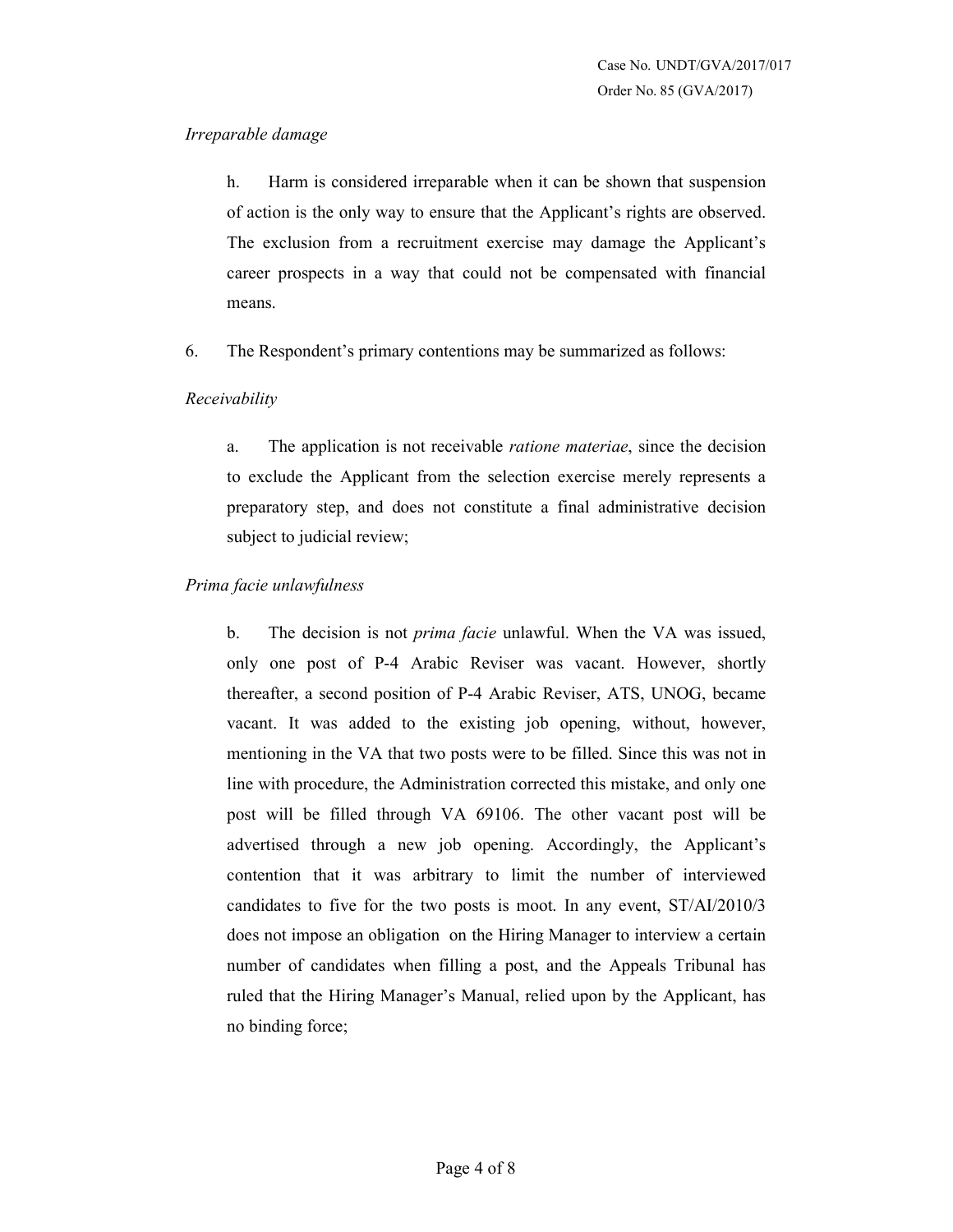c. There is no indication that the methodology used to assess the candidates was manifestly unreasonable, and any argument that taking the test remotely opened the door to possible abuse is purely speculative. The Applicant failed to provide any evidence that any candidate cheated;

d. Considerations of gender balance or geographical distribution become relevant only at the stage of the final selection decision; and

e. The application for suspension of action should be dismissed.

# **Consideration**

# *Receivability*

7. The Tribunal first has to assess the Respondent's argument that the decision not to invite the Applicant for an interview is not a final administrative decision, but merely a preparatory step, and that the application is therefore not receivable *ratione materiae*.

8. This Tribunal has already ruled on several occasions that declaring a candidate non-eligible or non-suitable constitutes an "administrative decision" under art. 2.1(a) of its Statute, since it results in his/her exclusion from the recruitment exercise before the final selection of a successful candidate (*Gusarova* UNDT/2013/072; *Willis* UNDT/2012/044, *Nunez* Order No. 17 (GVA/2013, *Essis* Order No. 89 (NBI/2015), *Korotina* UNDT/2012/178 (not appealed), *Melpignano* UNDT/2015/075 (not appealed)).

9. In *Melpignano* UNDT/2015/075, the Tribunal stated that a decision to eliminate a candidate at one of the "intermediate" stages of a selection process "produces direct legal consequences affecting the Applicant's terms of appointment, in particular, that of excluding the Applicant from any possibility of being considered for selection for [a] particular vacancy", and that: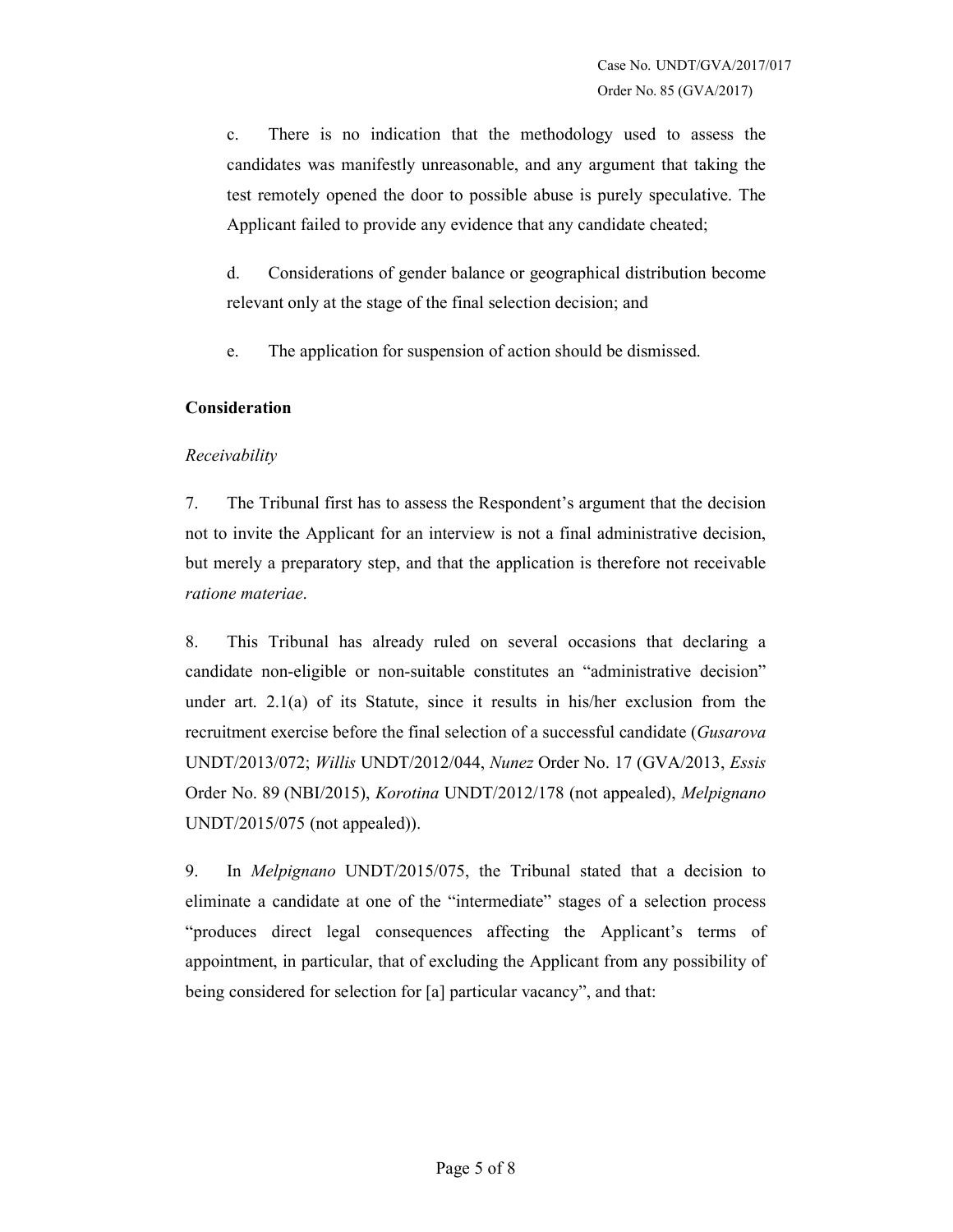[T]he impugned decision has direct and very concrete repercussions on the Applicant's right to be fully and fairly considered for the post though a competitive process (see *Liarski* UNDT/2010/134). From this perspective, it cannot be said to be merely a preparatory act, since the main characteristic of preparatory steps or decisions is precisely that they do not by themselves alter the legal position of those concerned (see *Ishak* 2011-UNAT-152, *Elasoud* 2011-UNAT-173).

10. There is no doubt that the elimination of the Applicant from the recruitment process after the written assessment constitutes a final decision with respect to her. Therefore, the application is receivable and the Tribunal has to examine the conditions set out in art. 2.2 of its Statute and art. 13.1 of its Rules of Procedure in connection with applications for suspension of action.

11. Art. 2.2 of the Tribunal's Statute provides that the Tribunal shall be competent to suspend the implementation of a contested administrative decision during the pendency of management evaluation where the decision appears *prima facie* to be unlawful, in case of particular urgency, and where its implementation would cause irreparable damage. These three requirements are cumulative and must all be met in order for a suspension of action to be granted.

# *Prima facie unlawfulness*

12. *Prima facie* unlawfulness requires that there is "serious and reasonable doubts" about the lawfulness of the impugned decision (*Hepworth* UNDT/2009/003, *Corcoran* UNDT/2009/071, *Miyazaki* UNDT/2009/076, *Corna* Order No. 90 (GVA/2010), *Berger* UNDT/2011/134, *Chattopadhyay* UNDT/2011/198, *Wang* UNDT/2012/080, *Bchir* Order No. 77 (NBI/2013), *Kompass* Order No. 99 (GVA/2015)).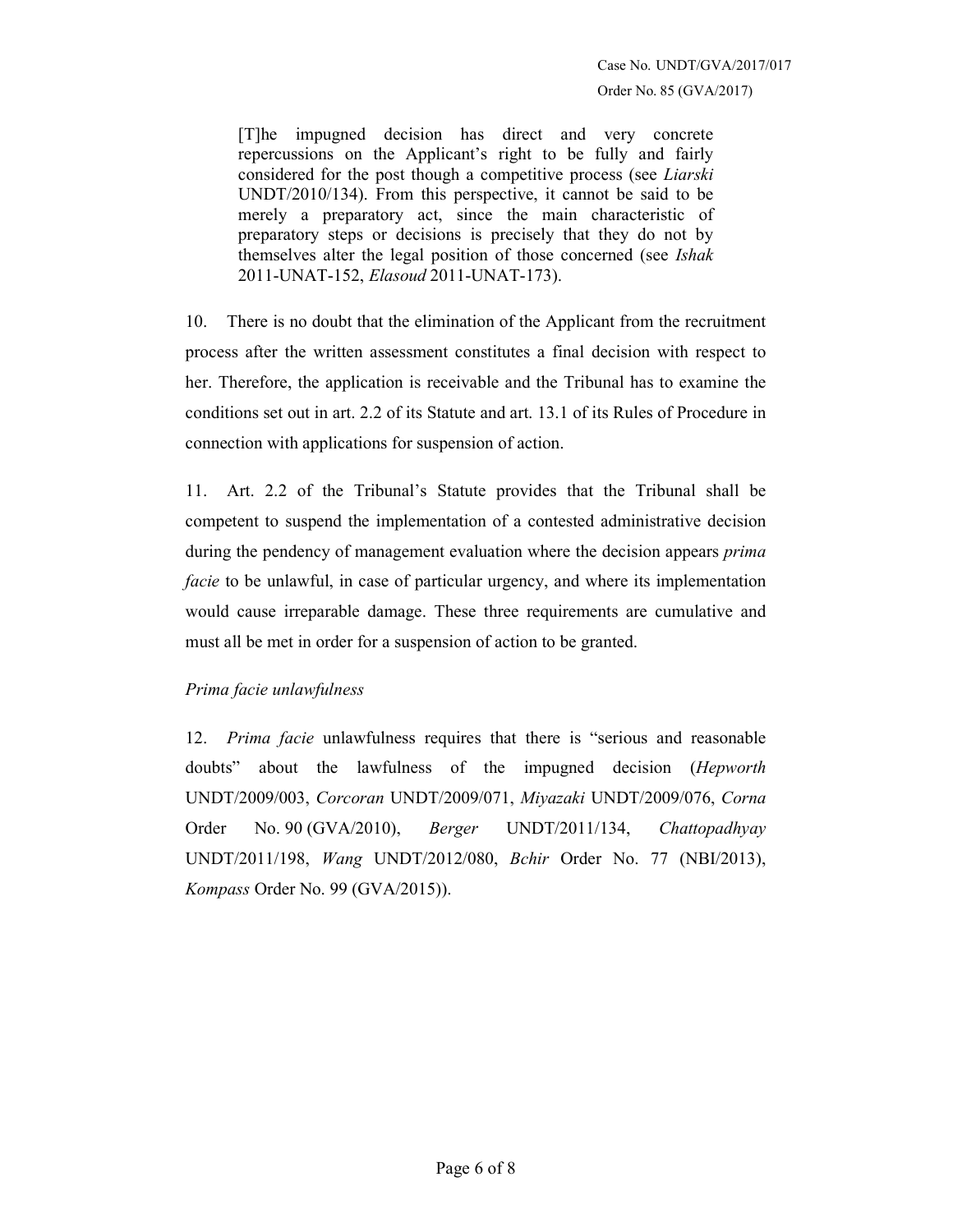13. With respect to judicial review in appointment and promotion matters, the Appeals Tribunal has held in *Ljungdell* 2012-UNAT-265 that:

Under Article 101(1) of the Charter of the United Nations and Staff Regulations 1.2(c) and 4.1, the Secretary-General has broad discretion in matters of staff selection. The jurisprudence of this Tribunal has clarified that, in reviewing such decisions, it is the role of the UNDT or the Appeals Tribunal to assess whether the applicable Regulations and Rules have been applied and whether they were applied in a fair, transparent and non-discriminatory manner. The Tribunals' role is not to substitute their decision for that of the Administration.

14. Whilst noting the Respondent's contention regarding the primacy of a properly promulgated Regulation over Guidance provided to give effect to its provisions, the Tribunal has a duty to give such weight as it considers appropriate to a procedure or practice, which appears to be inconsistent with the administrative guidance, in circumstances where there would appear to be a real risk of disproportionate impact given the Organisation's policy on gender parity and geographical distribution.

15. The Tribunal notes that VA 69106 only refers to one P-4 position of Arabic Reviser to be filled at the ATS, UNOG. The Respondent has provided an assurance that the second P-4 post of Arabic Reviser, which became vacant shortly after VA 69106 was published, will be subject to a separate VA. The Applicant will have the opportunity to apply for it.

16. All candidates invited for the written test were informed that only the five best scoring candidates would be invited for an interview. That decision was made before the results of the tests were known. The Applicant was not amongst the five highest scorers.

17. There is nothing irrational in the decision to invite the five best scoring candidates for an interview for a single post since, by doing so, the Administration widened the pool of candidates who could potentially be selected for the position.